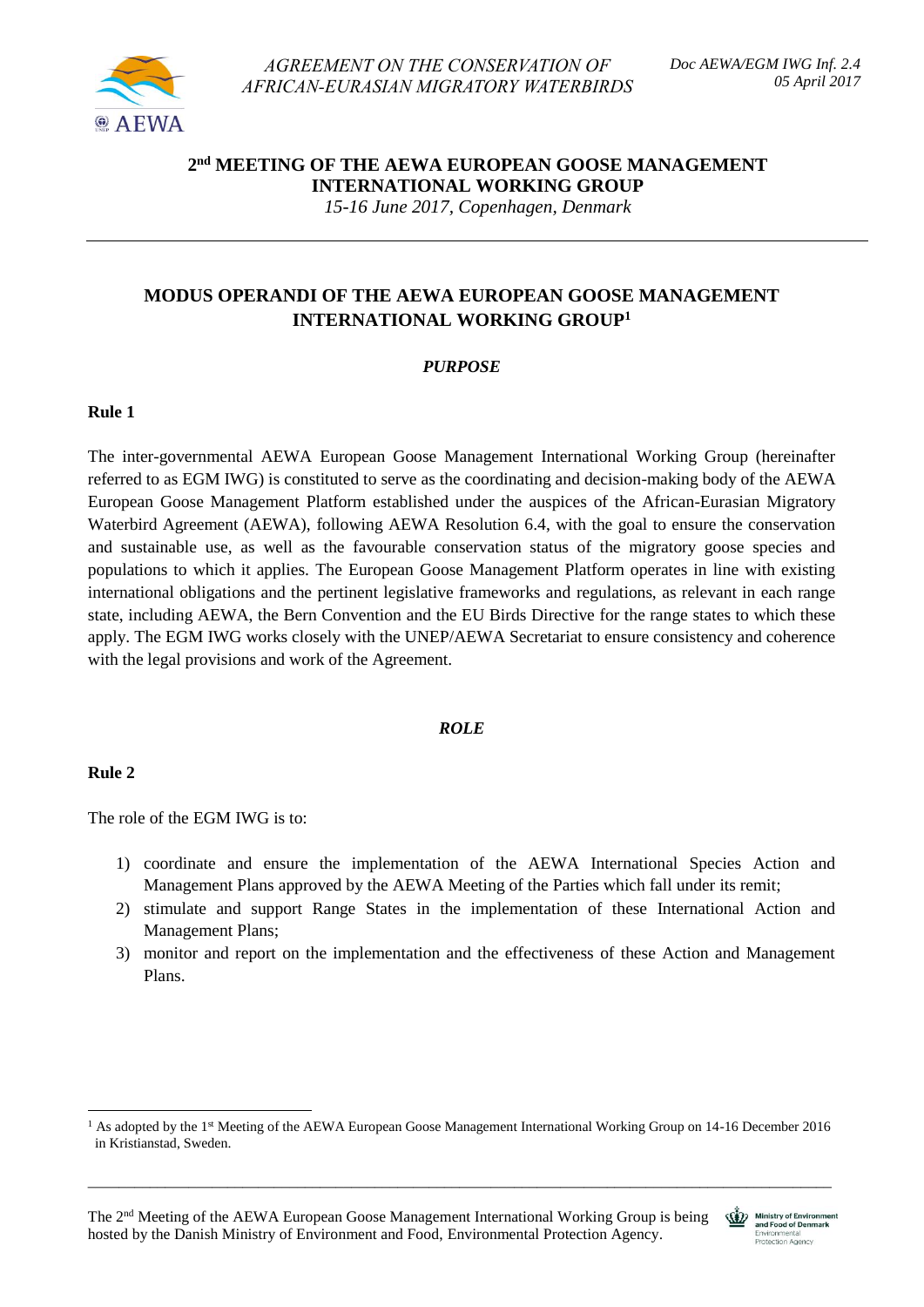# *REMIT*

## **Rule 3 – Species/Population Coverage**

- 1. The EGM IWG serves as the coordinating and decision-making body for the implementation of the:
	- AEWA International Single Species Management Plan for the Conservation of the Svalbard Population of the Pink-footed Goose (*Anser brachyrhynchus*);
	- AEWA International Single Species Action Plan for the Conservation of the Taiga Bean Goose (*Anser f. fabalis*).
- 2. Further AEWA International Species Management Plans, as well as such AEWA International Species Action Plans which contain provisions for adaptive harvest management, for migratory goose species/populations within the Western Palearctic may also be included within the remit of this Working Group, following their adoption by the AEWA Meeting of the Parties.

# **Rule 4 - Tasks**

## The EGM IWG will:

- set priorities for action and take decisions regarding the conservation and sustainable use of the species/populations covered;
- coordinate the overall international implementation of activities;
- secure funds and other resources for implementation, as decided by its members;
- ensure regular and thorough monitoring of the species/populations which fall under its remit, to the best ability of each Range State, including the timely annual provision of necessary national data to the International Data Centre as per the requirements and timetables established under the EGM IWG;
- regularly monitor the effectiveness of implementation of the AEWA International Species Management and Action Plans under its remit and take appropriate action according to the findings of this monitoring; and
- provide for the update of the AEWA International Species Management and Action Plans under its remit, as required.

## *MEMBERSHIP*

## **Rule 5 – Range States**

- 1. Membership to the EGM IWG will encompass those Range States regularly supporting the species/populations as per the remit above: *Belarus, Belgium, Denmark, Estonia, Finland, Germany, Latvia, Lithuania, Netherlands, Norway, Poland, Russia, Sweden, Ukraine, UK, as well as the European Union.*
- 2. In anticipation of further possible AEWA International Management/Action Plans to be developed and adopted for migratory goose species/populations under AEWA, as per AEWA Resolution 6.4, the following additional Range States are also included as members to the EGM IWG: *France, Iceland, Ireland, and Spain.*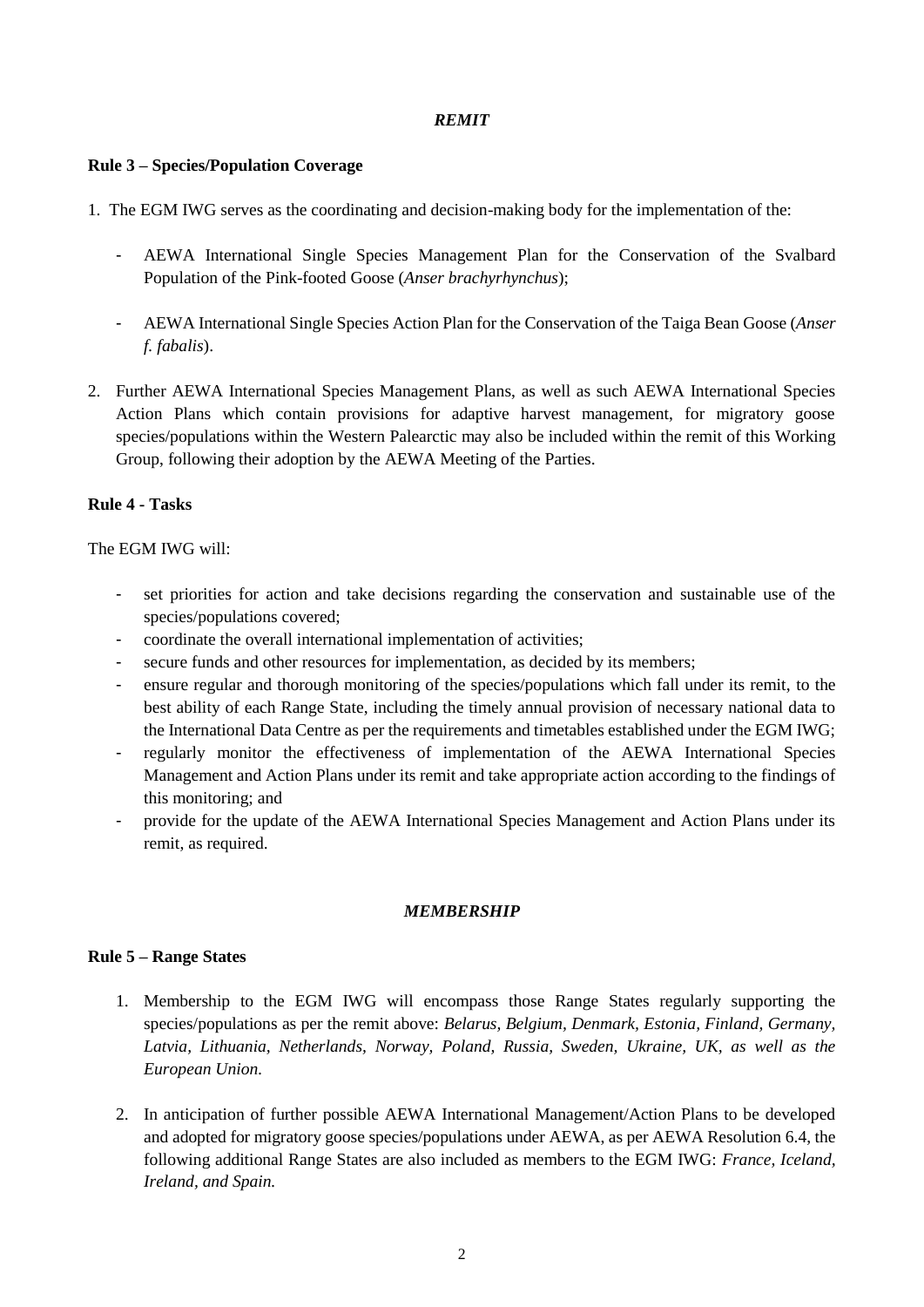## **Rule 6 – Range State Representatives**

- 1. The EGM IWG will comprise:
- a maximum of two designated representatives of national state authorities relevant to the implementation of AEWA; and
- a maximum of two representatives of national scientific or expert institutions and organisations as invited to the national delegations by the state authorities of the respective Range State;
- a maximum of two representatives from the European Union, represented by the European Commission.
- 2. Designations of national government and expert representatives will be requested from the AEWA National Focal/Contact Points by the UNEP/AEWA Secretariat. Possible changes in the national representation to the EGM IWG following the initial designation shall be communicated to the UNEP/AEWA Secretariat as soon as possible via email.

# **Rule 7 – Permanent Observer Organizations**

- 1. In addition, relevant specialised international inter-governmental and non-governmental organisations may, in consultation with the UNEP/AEWA Secretariat, be invited by the Chair to participate in the EGM IWG as permanent observers, subject to confirmation by a meeting of the EGM IWG.
- 2. The Chair of the AEWA Technical Committee will also be invited to join the EGM IWG as a permanent observer by the Chair of the EGM IWG.
- 3. The admittance of permanent observers to the EGM IWG by the Range States will take place at the first meeting of the EGM IWG where the observer in question will be in attendance.

# *MEETING ATTENDANCE*

# **Rule 8 – EGM IWG Members**

Meeting attendance will be open to the designated representatives and admitted permanent observers as outlined above under Rules 5-7, as well as representatives from the UNEP/AEWA Secretariat and the International Data Centre.

## **Rule 9 – National delegations**

- 1. In addition, the designated government representatives may choose to include additional national representatives in their national delegations to the meetings of the EGM IWG. The national delegations to each EGM IWG meeting shall, however, be limited to a maximum number of five participants per country. Additional representatives shall be communicated as part of the respective national delegation to the UNEP/AEWA Secretariat in advance of the meeting.
- 2. For those countries eligible to receive financial support under the EGM IWG for meeting attendance, only up to two representatives per country can be funded.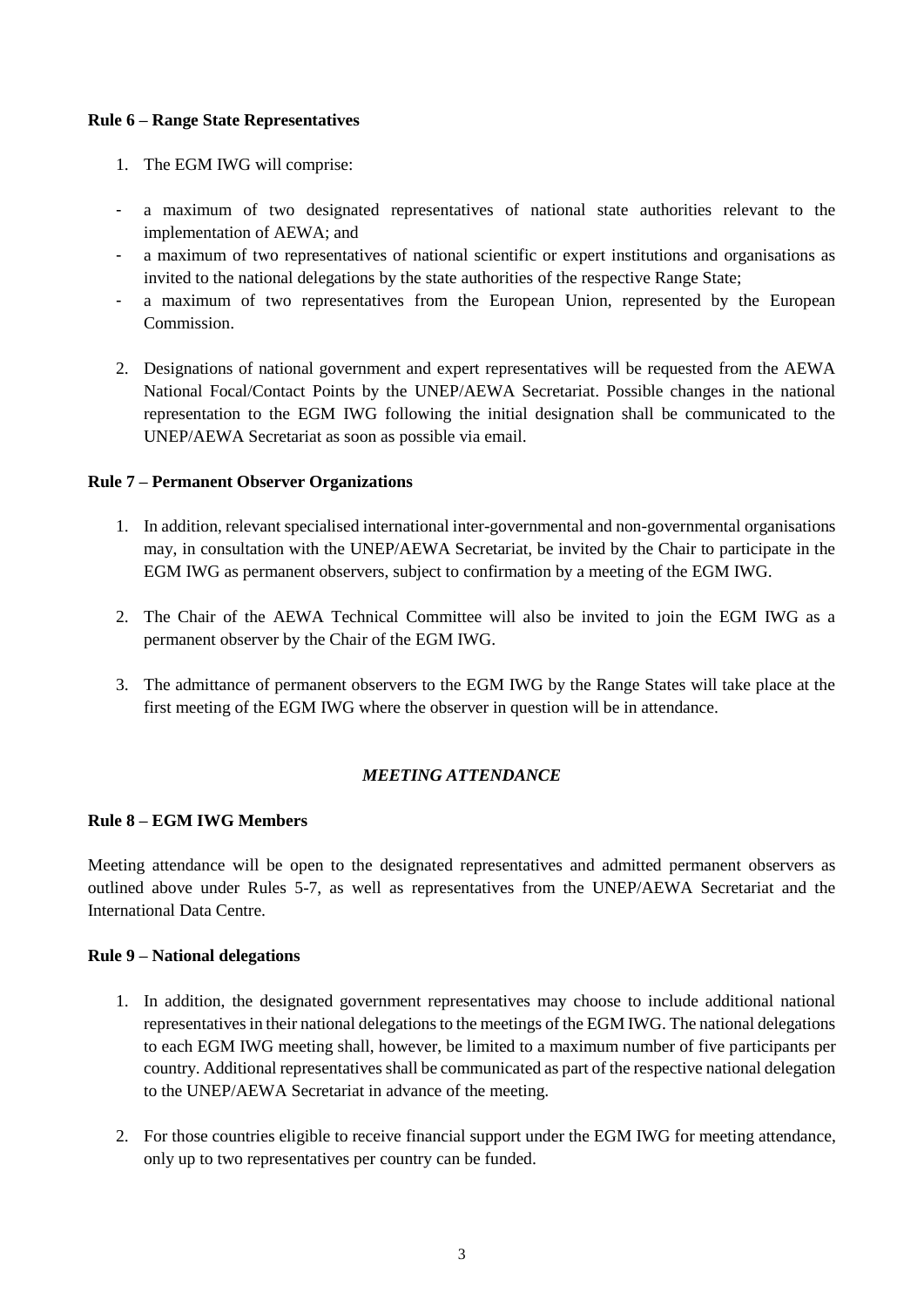3. An exception to the rule regarding the size of national delegations shall be made in the case of a host country, whereby the designated government representative in the EGM IWG of the host country will have the right to invite additional national organizations as observers to the meeting as part of their national delegation, bearing in mind that any additional costs related to such observers shall be carried by the host country and cannot be covered by the EGM IWG budget.

## **Rule 10 – Permanent Observer Organisations**

The participation of permanent observer organisations to the meetings of the EGM IWG will be limited to one representative per organisation.

## **Rule 11 – Additional Individual Experts**

In addition, the EGM IWG Chair may, in consultation with the UNEP/AEWA Secretariat, invite additional individual experts as observers to meetings of the EGM IWG, to contribute to specific agenda items. Should such experts hail from one of the Range States of the EGM IWG, the Secretariat will consult with the designated government representative(s) prior to the issuance of the invitation. Such additional observers will be admitted by the IWG members during the opening of the specific meeting they have been invited to attend.

# *MEETINGS*

## **Rule 12 – Timing and Language**

Unless the EGM IWG decides otherwise, meetings of the EGM IWG shall be convened by the UNEP/AEWA Secretariat annually. The meetings will be conducted in English only.

## **Rule 13 - Venue**

The meeting venue shall be at the seat of the UNEP/AEWA Secretariat at the United Nations Campus in Bonn, Germany, unless a voluntary host country is found amongst the EGM IWG Range States.

## **Rule 14 – Notice of Meetings**

Notice of meetings, including date and venue, shall be sent to all EGM IWG members by the UNEP/AEWA Secretariat at least 90 days in advance.

## **Rule 15 - Quorums**

- 1. A quorum for general decisions shall consist of half of the Range States in the EGM IWG which have confirmed their participation in the European Goose Management Platform.
- 2. A quorum for decisions to be taken regarding the implementation of activities under an AEWA International Species Management or Action Plan shall consist of half of the Range States to the respective Plan which have confirmed their participation in the European Goose Management Platform.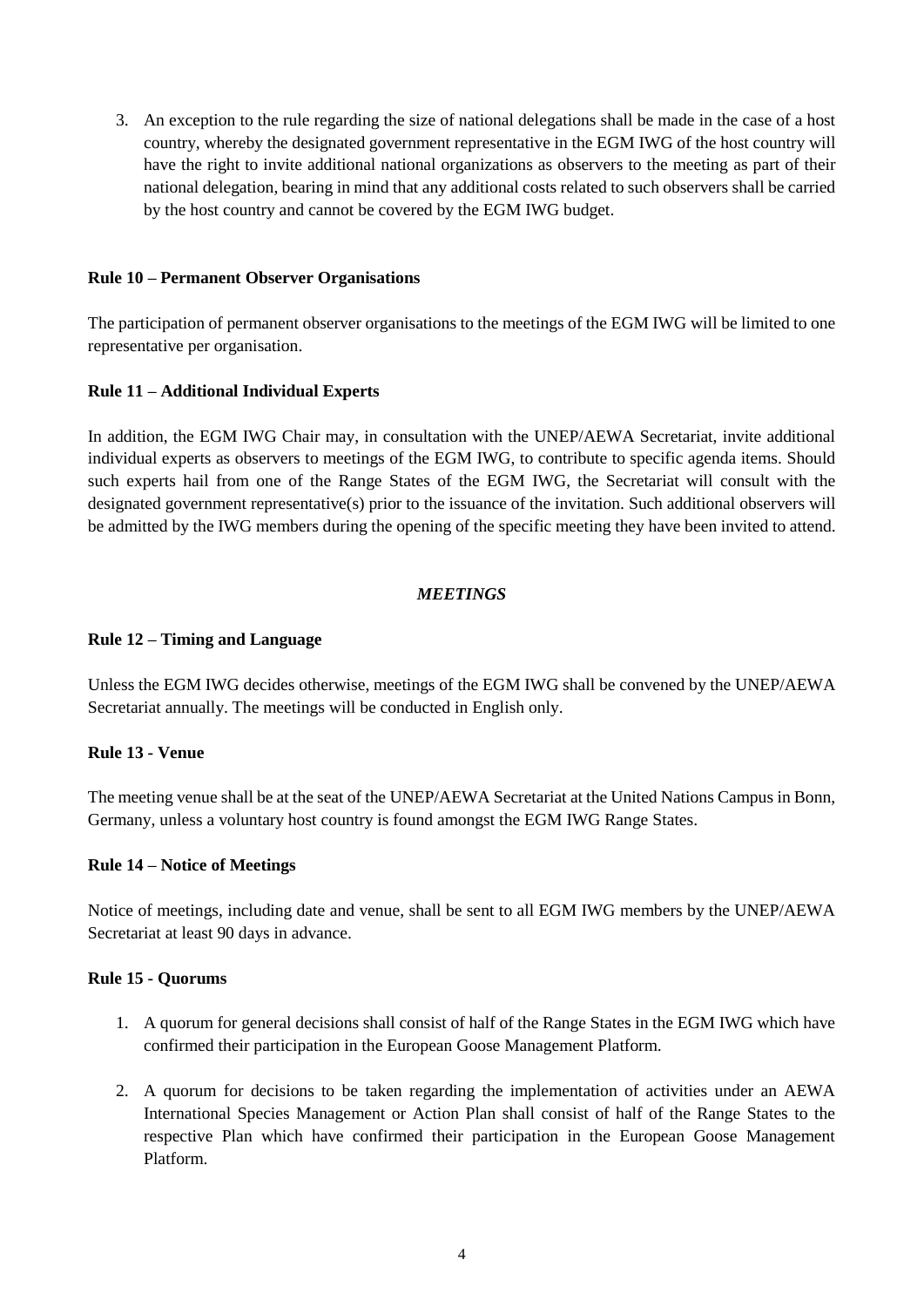- 3. A quorum for decisions to be taken regarding the implementation actions within defined populations or management units of an AEWA International Species Management or Action Plan shall consist of half of the Range States to the respective population or management unit which have confirmed their participation in the European Goose Management Platform;
- 4. No decision shall be taken at a meeting in the absence of a quorum.

## **Rule 16 – Decisions and Provisions for Voting**

Decisions of the EGM IWG shall be taken by consensus unless a vote is requested by the Chair or by three members.

# **Rule 17**

- 1. Decisions of the EGM IWG by voting (pursuant to Rule 16) shall be passed by a simple majority vote of the members present and voting. In the case of a tie, the motions shall be considered as rejected.
- 2. Decisions on changes to the Modus Operandi may only be taken at meetings of the EGM IWG. In the case of voting, a qualified majority (75%) of the members present and voting is necessary to adopt the proposed changes.

## **Rule 18**

Only the designated government representatives of the EGM IWG Range States shall exercise voting rights. In his or her absence he or she may name an Alternate from amongst the other members of the national delegation to act in his or her place. The Alternate shall be communicated to the Chair and to the UNEP/AEWA Secretariat.

# **Rule 19**

Where two representatives of national state authorities have been designated for one Range State, these shall coordinate amongst themselves and inform the Chair and the UNEP/AEWA Secretariat which representative will be carrying out the vote for the Range State in question.

## **Rule 20 – Decisions between meetings**

- 1. At the discretion of the Chair, in consultation with the UNEP/AEWA Secretariat, EGM IWG business – including voting – may be conducted between regularly scheduled meetings as necessary by email or via conference call, with any actions recorded in the minutes of the next regularly scheduled meeting.
- 2. For any such decisions between meetings conducted by the remote means listed above, the same quorum and voting principles apply as outlined above in Rules 15-19.

# **Rule 21 – Meeting Record**

A summary record of each meeting shall be prepared by the UNEP/AEWA Secretariat as soon as possible and shall be communicated to all the members of the EGM IWG.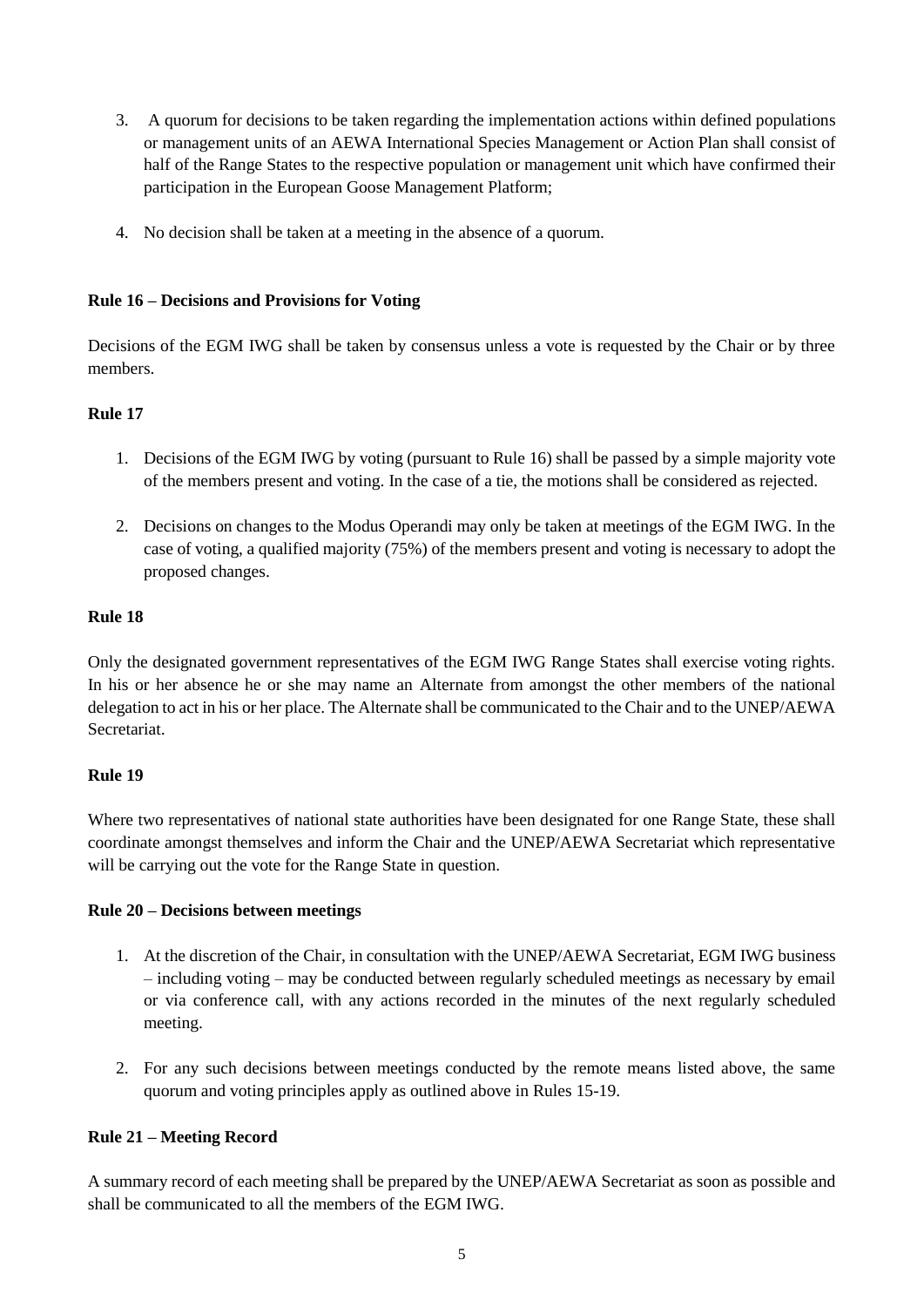## **Rule 22 – Meeting Documents**

The documents for each meeting of the EGM IWG will be made available in English language only and shall be distributed to its members by the UNEP/AEWA Secretariat at least 30 days before the opening of the meeting, with the exception of annual assessment reports on adaptive harvest management, which shall be distributed at least two weeks before the opening of the meeting. At the discretion of the Chair, documents may be accepted after this deadline, but not later than one week before the meeting. Typically, documents will be distributed electronically.

# *STRUCTURE and OFFICERS*

# **Rule 23 - Chair**

The EGM IWG Range States shall, amongst themselves elect a Chair country, represented by its designated national government representative to the Working Group. The term for the Chairmanship shall last for two consecutive years, with the elected Range State chairing two consecutive meetings of the EGM IWG. The Chair country shall thus be elected at the end of every second meeting of the EGM IWG, and the newly elected Chair shall assume their functions upon election. A country cannot serve as a Chair for two consecutive terms.

## **Rule 24**

The Chair shall preside at the meetings of the EGM IWG, approve the provisional agenda prepared by the UNEP/AEWA Secretariat for circulation and liaise with the members between meetings of the EGM IWG as necessary. The Chair may represent the EGM IWG as required within the limits of the EGM IWG mandate, and shall carry out such other functions as may be entrusted to him/her by the EGM IWG.

## **Rule 25**

If, in an election, there is no consensus regarding the proposed Chair country, the proposed Range State which obtains the overall majority will be elected as Chair. If no proposed candidate obtains an overall majority in the first ballot, a second ballot shall be taken, restricted to the two candidates obtaining the largest number of votes. If the votes are equally divided in the second ballot, the presiding officer shall decide between the candidates by drawing lots.

## **Rule 26 - UNEP/AEWA Secretariat**

The UNEP/AEWA Secretariat will be in charge of servicing the EGM IWG and a dedicated Coordinator situated at the Secretariat will facilitate the day-to-day operations of the EGM IWG in close cooperation with the Chair and the International Data Centre.

## **Rule 27 – International Data Centre**

The necessary scientific analysis, assessments and subsequent proposals for conservation and management options will be provided by the International Data Centre of the European Goose Management Platform.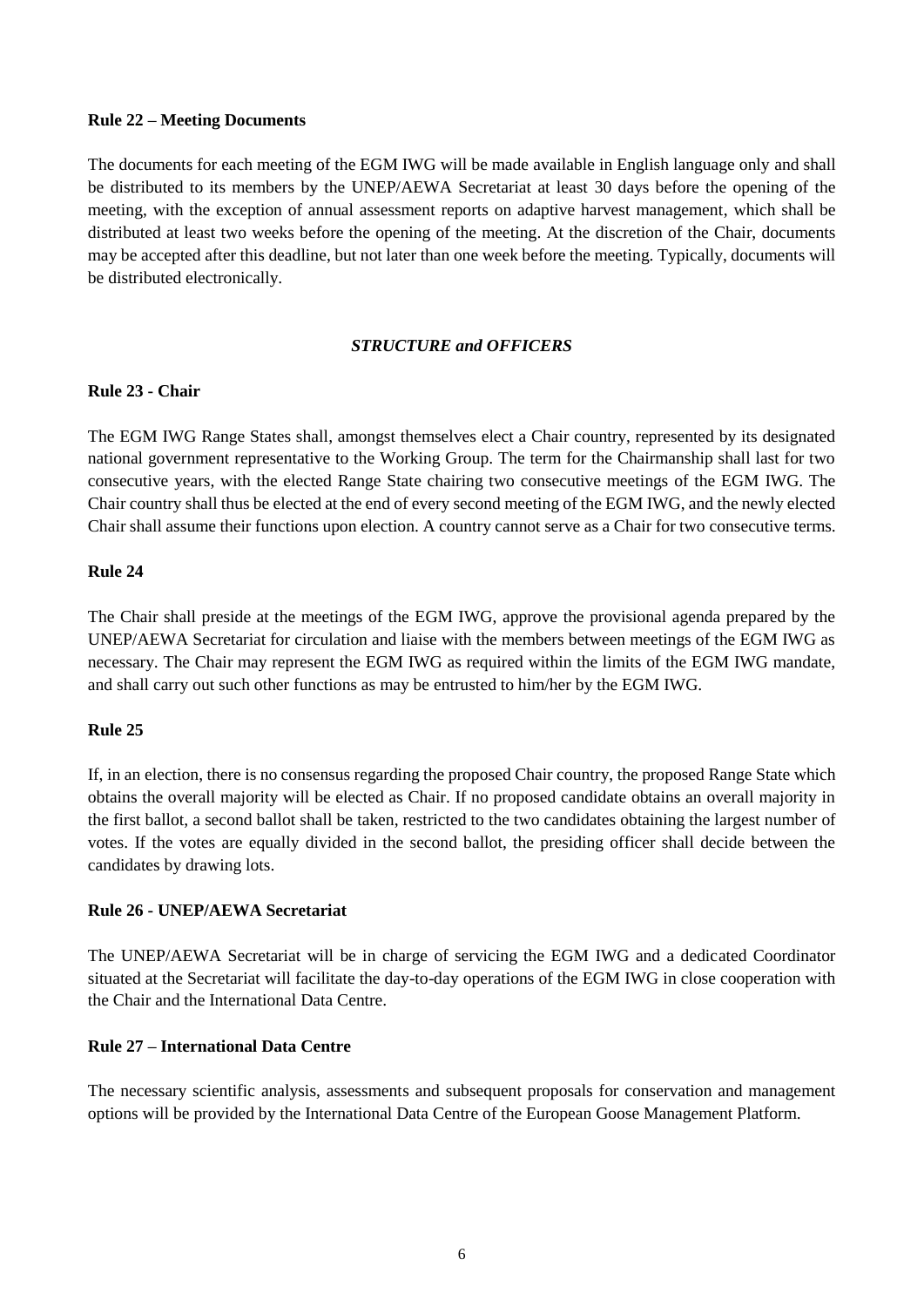## **Rule 28 – National Focal Points**

The designated representatives of the national state authorities from the Range States will act as National Focal Points for the EGM IWG and will be the main contact persons for the elected Chair and the UNEP/AEWA Secretariat.

The designated representatives of national state authorities will further coordinate the implementation of national activities as agreed in the EGM IWG and carry out national consultations as appropriate prior to the meetings of the EGM IWG to allow for decisions to be taken at the meetings.

# *TASK FORCES*

# **Rule 29**

The EGM IWG may establish species and/or thematic Task Forces as may be necessary to deal with the preparation and coordination of decision papers and background documents for the EGM IWG as well as to deal with other specific tasks. The EGM IWG shall define the terms of reference and composition of each Task Force.

## **Rule 30**

In so far as they are applicable, these Rules shall apply *mutatis mutandis* to the proceedings of the established Task Forces.

# *FINANCING*

# **Rule 31**

The annual running costs for the European Goose Management Platform, including for the EGM IWG, will be provided by the Range States to the Platform as decided by the EGM IWG.

# *REPORTING*

## **Rule 32 – Reporting to EGM IWG Meetings**

In addition to the timely provision of the required national data as outlined under Rule 4, reports on the implementation of the AEWA International Species Management and Action Plans within the remit of the EGM IWG, shall be prepared by each Range State according to a format agreed by the EGM IWG and presented at each face-to-face meeting of the EGM IWG.

## **Rule 33 – Reporting to the AEWA Governing Bodies**

In addition, reports will be produced according to a standard format with contributions from all Range States and submitted for inclusion into the general International Review on the Stage of Preparation and Implementation of Single Species Action Plans to the AEWA Meeting of the Parties. Range States will also be requested to provide information to feed into other reporting processes required by the AEWA governing bodies.